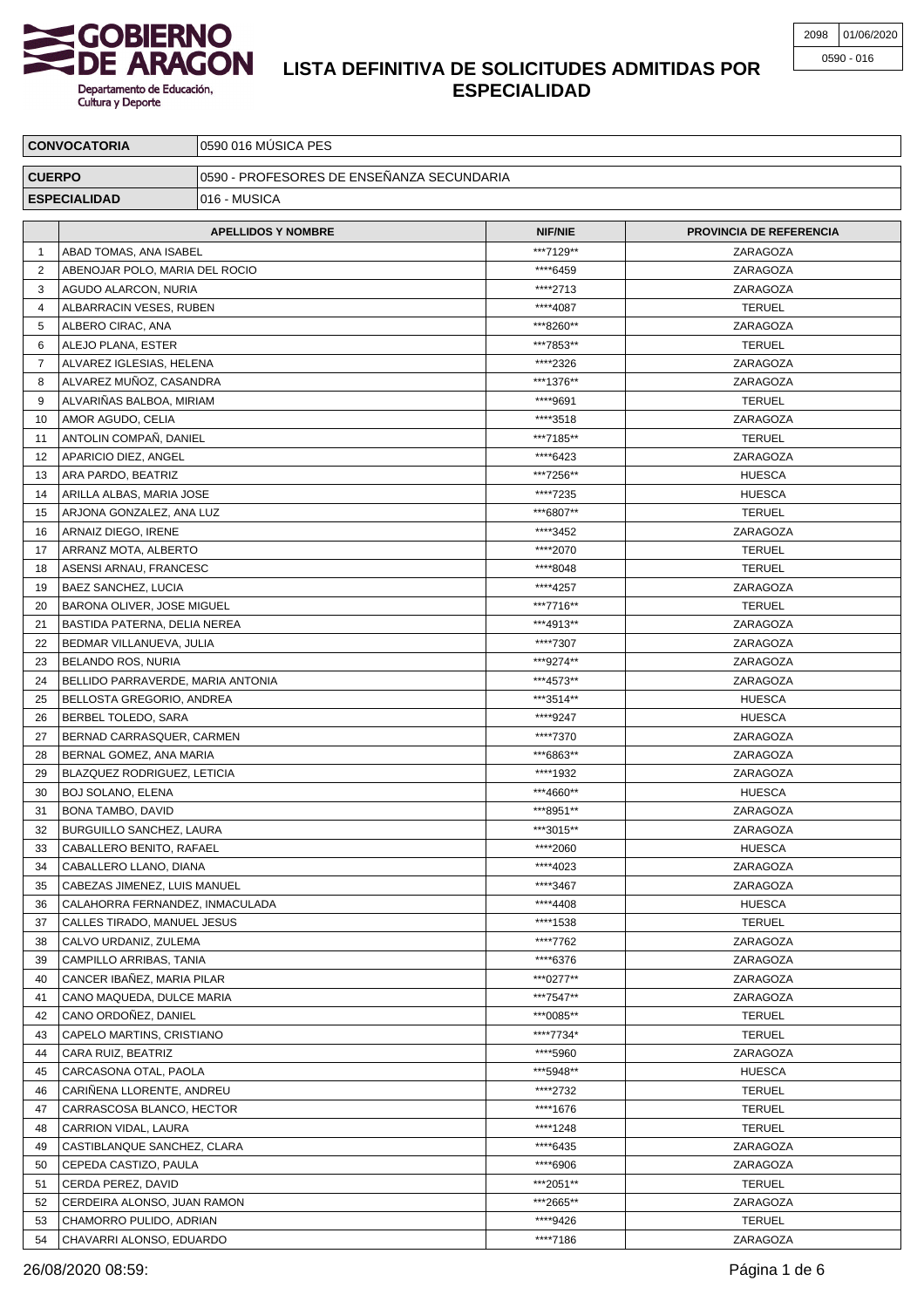

| <b>CONVOCATORIA</b> |                                                             | 0590 016 MÚSICA PES                       |                             |                           |  |  |
|---------------------|-------------------------------------------------------------|-------------------------------------------|-----------------------------|---------------------------|--|--|
| <b>CUERPO</b>       |                                                             | 0590 - PROFESORES DE ENSEÑANZA SECUNDARIA |                             |                           |  |  |
| <b>ESPECIALIDAD</b> |                                                             | 016 - MUSICA                              |                             |                           |  |  |
|                     |                                                             |                                           |                             |                           |  |  |
|                     | <b>APELLIDOS Y NOMBRE</b>                                   |                                           | <b>NIF/NIE</b><br>***6732** | PROVINCIA DE REFERENCIA   |  |  |
| 55                  |                                                             | CHICO SANCHEZ, RAUL                       |                             | <b>TERUEL</b>             |  |  |
| 56                  | CID ALCON, MARIA CASTILLO                                   |                                           | ****6858                    | ZARAGOZA                  |  |  |
| 57<br>58            | CID PEREZ. JOSE RUBEN<br>CIUDAD CAUDEVILLA, MARIA ESTHER    |                                           | ****0796<br>***4444**       | ZARAGOZA<br>ZARAGOZA      |  |  |
| 59                  | CIVERA NASARRE, CRISTINA                                    |                                           | ***0640**                   | <b>HUESCA</b>             |  |  |
| 60                  | CLEMENTE CONTE, MARIA DOLORES                               |                                           | ***1199**                   | <b>HUESCA</b>             |  |  |
| 61                  | COBOS REQUENA, ROSA MARIA                                   |                                           | ***8832**                   | ZARAGOZA                  |  |  |
| 62                  | COLOMA MARTI, LUIS JOSE                                     |                                           | ****1233                    | <b>TERUEL</b>             |  |  |
| 63                  | CONDES PERONA, ALBERTO                                      |                                           | ****4786                    | <b>TERUEL</b>             |  |  |
| 64                  | CONTRERAS ARIAS, JORGE                                      |                                           | ****7111                    | <b>HUESCA</b>             |  |  |
| 65                  | CORNAGO LAFUENTE, CAROLINA RAQUE                            |                                           | ***8371**                   | ZARAGOZA                  |  |  |
| 66                  |                                                             | CORRIOLS FERNANDEZ, FRANCISCO ALEJANDRO   | ****7469                    | ZARAGOZA                  |  |  |
| 67                  | CORTES FERRANDO, AGUSTIN                                    |                                           | ****5702                    | ZARAGOZA                  |  |  |
| 68                  | CORTES MARTIN, JAIME                                        |                                           | ***5169**                   | <b>TERUEL</b>             |  |  |
| 69                  | COSTA GRAU, SERGIO                                          |                                           | ****0737                    | ZARAGOZA                  |  |  |
| 70                  | COTERO TORRECILLAS, CECILIA                                 |                                           | ****9314                    | ZARAGOZA                  |  |  |
| 71                  | CRUZ GARCIA, MARINA                                         |                                           | ****5944                    | ZARAGOZA                  |  |  |
| 72                  | CUBERO PERALTA, MARIA PILAR                                 |                                           | ***5123**                   | ZARAGOZA                  |  |  |
| 73                  | DE LA TORRE CASTELLANO, JOSE LUIS                           |                                           | ****6318                    | ZARAGOZA                  |  |  |
| 74                  |                                                             | DEL EGIDO MAZUELAS, VICTOR CANDELAS       | ****8844                    | <b>TERUEL</b>             |  |  |
| 75                  | DEL OLMO PEREZ, ALBERTO                                     |                                           | ****8373<br>***1837**       | ZARAGOZA                  |  |  |
| 76<br>77            | DEL OLMO PEREZ, ALICIA<br>DEL PRADO CORTES, IRENE           |                                           | ****7236                    | ZARAGOZA<br>ZARAGOZA      |  |  |
| 78                  | DELGADO CARLES, FRANCISCO                                   |                                           | ***7304**                   | ZARAGOZA                  |  |  |
| 79                  | DELGADO FERNANDEZ, JOAQUIN                                  |                                           | ****8437                    | <b>HUESCA</b>             |  |  |
| 80                  | DIAZ DEL BLANCO, MANUEL                                     |                                           | ****8279                    | ZARAGOZA                  |  |  |
| 81                  | DIAZ LUENGO, ESMERALDA                                      |                                           | ***9777**                   | <b>HUESCA</b>             |  |  |
| 82                  | DIAZ SUAREZ, LAURA                                          |                                           | ****5628                    | ZARAGOZA                  |  |  |
| 83                  | DIEZ ADIEGO, EVA GLORIA                                     |                                           | ***7846**                   | ZARAGOZA                  |  |  |
| 84                  |                                                             | ESCALONA DEL CAMPO CAÑAVERAL. MARIO       | ****5749                    | ZARAGOZA                  |  |  |
| 85                  | <b>ESCARTIN ARA, ENRIQUE</b>                                |                                           | ***5301**                   | ZARAGOZA                  |  |  |
| 86                  | EXPOSITO ASCANIO, PATRICIA                                  |                                           | ****9596                    | ZARAGOZA                  |  |  |
| 87                  | <b>FABRE CALOMARDE, BELEN</b>                               |                                           | ****5304                    | <b>TERUEL</b>             |  |  |
| 88                  | FERNANDEZ BOTAS, ALBA                                       |                                           | ****8421                    | ZARAGOZA                  |  |  |
| 89                  | FERNANDEZ CHAPARRO, PATRICIA                                |                                           | ***6637**                   | ZARAGOZA                  |  |  |
| 90                  | FERNANDEZ GOMEZ, ROBERTO                                    |                                           | ****5083                    | ZARAGOZA                  |  |  |
| 91                  | FERNANDEZ LOPEZ, ROCIO                                      |                                           | ***3467**                   | ZARAGOZA                  |  |  |
| 92                  | FERNANDEZ MARTINEZ, JOSE VICENTE                            |                                           | ***4044**                   | <b>TERUEL</b>             |  |  |
| 93<br>94            | FERNANDEZ RUIZ, MARTIN                                      |                                           | ****3845<br>****2484        | ZARAGOZA<br><b>HUESCA</b> |  |  |
| 95                  | FERNANDEZ SANZ, ALEJANDRA                                   |                                           | ****9577                    | <b>TERUEL</b>             |  |  |
| 96                  | FERRANDO BOIGUES, FRANCISCO SALVADOR                        |                                           | ***7340**                   | ZARAGOZA                  |  |  |
| 97                  | FERRANDO CRISTOBAL, CARMEN<br>FERREIRO GARCIA, ANDRES JESUS |                                           | ***1044**                   | ZARAGOZA                  |  |  |
| 98                  | <b>FLORES GRACIA, ANTOINE</b>                               |                                           | ****4942                    | ZARAGOZA                  |  |  |
| 99                  | FORTE MARTINEZ, MARIA                                       |                                           | ****8265                    | ZARAGOZA                  |  |  |
| 100                 | <b>FRAGA RIVERA, RUBEN</b>                                  |                                           | ****6263                    | ZARAGOZA                  |  |  |
| 101                 | <b>FRANCH LOPEZ, RUBEN</b>                                  |                                           | ****7280                    | <b>TERUEL</b>             |  |  |
| 102                 | <b>FRIAS PEREZ, MARIA PILAR</b>                             |                                           | ****8253                    | ZARAGOZA                  |  |  |
| 103                 | GADEA CARAZO, JESUS JAVIER                                  |                                           | ***8698**                   | ZARAGOZA                  |  |  |
| 104                 | GALLEGO PEREZ, AMANDA                                       |                                           | ****5653                    | ZARAGOZA                  |  |  |
| 105                 | GALLEGO ZAPICO, RODRIGO                                     |                                           | ****0954                    | ZARAGOZA                  |  |  |
| 106                 | GALVEZ JULVEZ, LUIS ANGEL                                   |                                           | ****1841                    | <b>HUESCA</b>             |  |  |
| 107                 | GAMEZ HERRAIZ, ANDRES                                       |                                           | ****2852                    | ZARAGOZA                  |  |  |
| 108                 | GARCIA ALIAS, HERMINIA ELENA                                |                                           | ****0275                    | ZARAGOZA                  |  |  |

26/08/2020 08:59: Página 2 de 6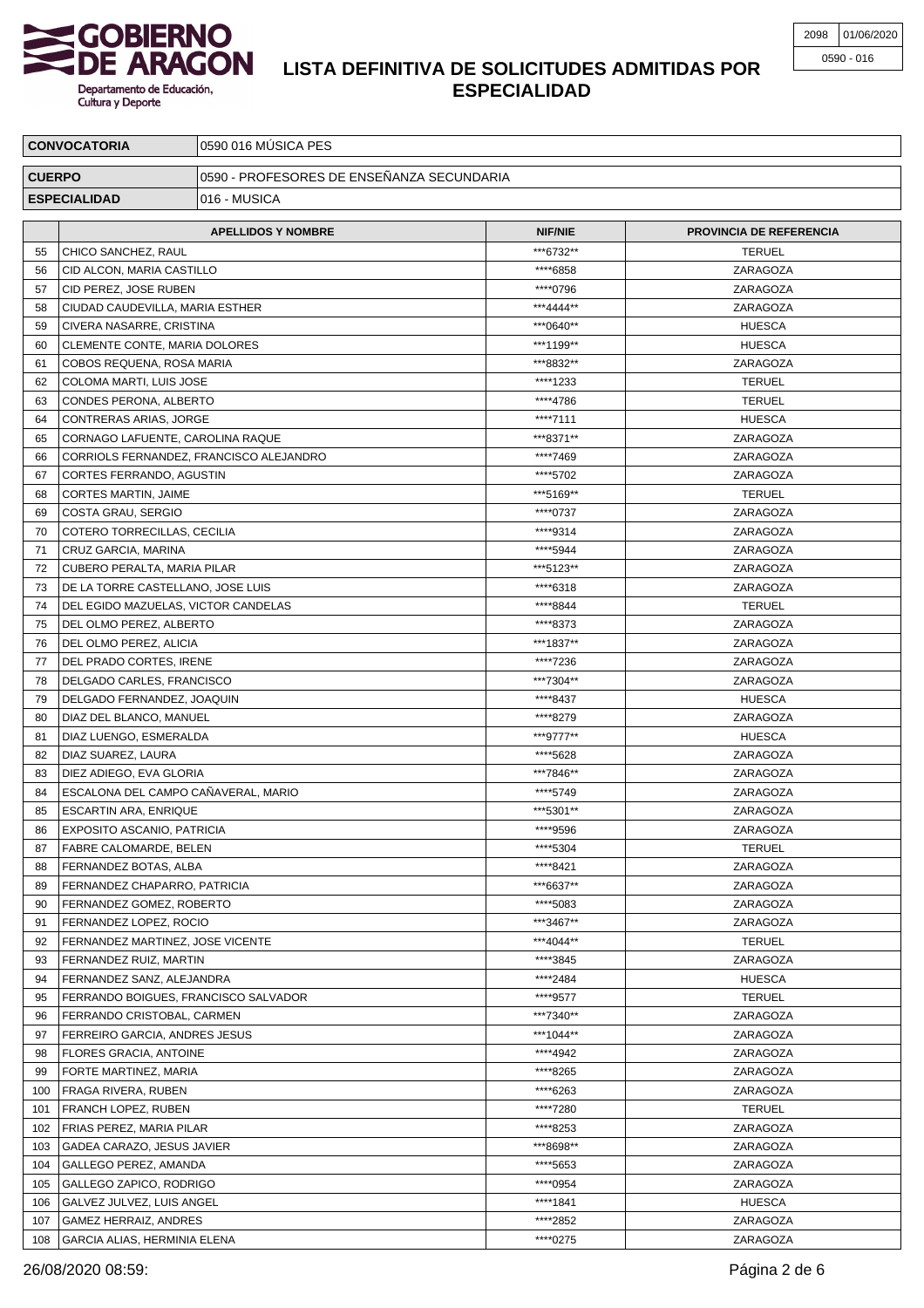

| <b>CONVOCATORIA</b>                 |                                                              | 0590 016 MÚSICA PES                       |                        |                                |  |
|-------------------------------------|--------------------------------------------------------------|-------------------------------------------|------------------------|--------------------------------|--|
| <b>CUERPO</b>                       |                                                              | 0590 - PROFESORES DE ENSEÑANZA SECUNDARIA |                        |                                |  |
| 016 - MUSICA<br><b>ESPECIALIDAD</b> |                                                              |                                           |                        |                                |  |
|                                     |                                                              |                                           |                        |                                |  |
|                                     | <b>APELLIDOS Y NOMBRE</b>                                    |                                           | <b>NIF/NIE</b>         | <b>PROVINCIA DE REFERENCIA</b> |  |
| 109                                 | GARCIA BARRIENTOS, CLARA MARIA                               |                                           | ****7127               | ZARAGOZA                       |  |
| 110                                 | <b>GARCIA GALERA, ENRIQUE</b>                                |                                           | ****8962               | ZARAGOZA                       |  |
| 111                                 | <b>GARCIA GARCIA, EMMANUEL</b><br><b>GARCIA GOMEZ, MARIO</b> |                                           | *****2096<br>****5873  | <b>TERUEL</b><br>ZARAGOZA      |  |
| 112<br>113                          | GARCIA GONZALEZ, FRANCISCO                                   |                                           | ****1592               | <b>TERUEL</b>                  |  |
| 114                                 | GARCIA GONZALVEZ, ANTONIO                                    |                                           | ****0278               | ZARAGOZA                       |  |
| 115                                 | GARCIA LOPEZ, JOSEP                                          |                                           | ****7814               | <b>TERUEL</b>                  |  |
| 116                                 | GARCIA MORILLAS, MARIA DEL PILAR                             |                                           | ****9352               | ZARAGOZA                       |  |
| 117                                 | <b>GARCIA PAJARES, CARLOS</b>                                |                                           | ****5324               | ZARAGOZA                       |  |
| 118                                 | GARCIA DE LA SERRANA ARIAS, MARIA JOSE                       |                                           | ***4390**              | ZARAGOZA                       |  |
| 119                                 | GARZON CARRASCAL, ALEJO                                      |                                           | ***7853**              | ZARAGOZA                       |  |
| 120                                 | <b>GAZOL GRACIA, FRANCISCO</b>                               |                                           | ****3533               | ZARAGOZA                       |  |
| 121                                 | GIMENEZ CONEJERO, ISABEL MARIA                               |                                           | ****8158               | <b>TERUEL</b>                  |  |
| 122                                 | GINER VALERO, VANESA                                         |                                           | ***2325**              | ZARAGOZA                       |  |
| 123                                 | GOMEZ DELGADO, NEFTALI                                       |                                           | ****3314               | ZARAGOZA                       |  |
| 124                                 | GOMEZ FERNANDEZ, IRENE                                       |                                           | ****2413               | <b>HUESCA</b>                  |  |
| 125                                 | <b>GOMEZ GARCIA, NATALIA</b>                                 |                                           | ****1455               | <b>TERUEL</b>                  |  |
| 126                                 | GOMEZ MARTINEZ, DIANA                                        |                                           | ****6754               | ZARAGOZA                       |  |
| 127                                 | GONZALEZ BARRIUSO, ADRIAN                                    |                                           | ****5336               | <b>HUESCA</b>                  |  |
| 128                                 | GONZALEZ CANO, LAURA                                         |                                           | ****4329               | ZARAGOZA                       |  |
| 129                                 | GONZALEZ IGLESIAS, HECTOR                                    |                                           | ***7350**              | <b>HUESCA</b>                  |  |
| 130                                 | GONZALEZ ORDOÑEZ, ELENA                                      |                                           | ***2274**              | ZARAGOZA                       |  |
| 131                                 | GONZALEZ SENENT, MARIA                                       |                                           | ****6131               | ZARAGOZA                       |  |
| 132                                 | GONZALEZ ZERON, BEATRIZ                                      |                                           | ****7614               | <b>TERUEL</b>                  |  |
| 133                                 | GRAGERA PEREZ, GLORIA                                        |                                           | ****9544               | ZARAGOZA                       |  |
| 134                                 | GUILLEN GRACIA, BLANCA PILAR                                 |                                           | ****0273               | ZARAGOZA                       |  |
| 135                                 | <b>GUINOT BELENGUER, JOSE</b>                                |                                           | ****1553               | ZARAGOZA                       |  |
| 136                                 | GUTIERREZ MORALES, JOYMER                                    |                                           | ****8060*              | ZARAGOZA                       |  |
| 137                                 | <b>HERAS CALONGE, MARTA MARIA</b>                            |                                           | ***0057**              | ZARAGOZA                       |  |
| 138                                 | HERNANDEZ CORNEJO, CLARISA                                   |                                           | ****5514               | ZARAGOZA                       |  |
| 139                                 | HERNANDEZ GARCIA, FERNANDO                                   |                                           | ****6374               | <b>TERUEL</b>                  |  |
| 140                                 | HERNANDEZ MIRAVETE, MARIA                                    |                                           | ***2273**              | ZARAGOZA                       |  |
| 141                                 | HERNANDEZ PAREDES, DANIEL                                    |                                           | ***7395**              | ZARAGOZA                       |  |
| 142                                 | HERNANDEZ SANCHEZ, CARLOS                                    |                                           | ****2515               | ZARAGOZA                       |  |
| 143                                 | HIDALGO SOTO, MARIA DE LOS ANGELES                           |                                           | ****0793               | ZARAGOZA                       |  |
| 144                                 | HUERTA POLO, VANESA                                          |                                           | ***7366**              | ZARAGOZA                       |  |
| 145                                 | HURTADO ALDEGUER, ADRIAN                                     |                                           | ****5935               | ZARAGOZA                       |  |
| 146                                 | IBAÑEZ LAZARO, FRANCISCO JOSE                                |                                           | ****9034               | <b>TERUEL</b>                  |  |
| 147                                 | JIMENEZ ADAN, ADRIAN                                         |                                           | *****2930              | ZARAGOZA                       |  |
| 148                                 | JIMENEZ CARRASCO, ALBA MARIA                                 |                                           | ****0039               | ZARAGOZA                       |  |
| 149                                 | JIMENEZ GOMEZ, ISMAEL                                        |                                           | ****2487               | <b>TERUEL</b>                  |  |
| 150                                 | JIMENEZ PRADOS, ESTHER                                       |                                           | ****0634               | ZARAGOZA                       |  |
| 151                                 | JUANALS MARQUEZ, JAVIER                                      |                                           | ****3136               | ZARAGOZA                       |  |
| 152                                 | LABORDA HERNANDEZ, IVAN                                      |                                           | ****9751               | <b>HUESCA</b>                  |  |
| 153                                 | LAFARGA AYERBE, MARTA                                        |                                           | ***3868**<br>***8686** | <b>HUESCA</b>                  |  |
| 154<br>155                          | LAGA SANCHO, RICARDO                                         |                                           | ***6280**              | ZARAGOZA<br>ZARAGOZA           |  |
| 156                                 | LAGARES DIAZ, ALEJANDRO<br>LAHERA ARENZANA, ALICIA           |                                           | ***9600**              | <b>TERUEL</b>                  |  |
| 157                                 | LANCHO MONREAL, PEDRO ANTONIO                                |                                           | ****7396               | ZARAGOZA                       |  |
| 158                                 | LARA RUANO, GEMA ISABEL                                      |                                           | ***6807**              | ZARAGOZA                       |  |
| 159                                 | LARRUGA ARENAL, EMILIO JOSE                                  |                                           | ***2643**              | ZARAGOZA                       |  |
| 160                                 | LASTRAS FERNANDEZ, MARIO                                     |                                           | ****1201               | ZARAGOZA                       |  |
| 161                                 | LAVILLA CANEDO, LIDIA                                        |                                           | ****8725               | ZARAGOZA                       |  |
|                                     | 162   LLINARES GINER, JAUME                                  |                                           | ****5446               | <b>HUESCA</b>                  |  |

26/08/2020 08:59: Página 3 de 6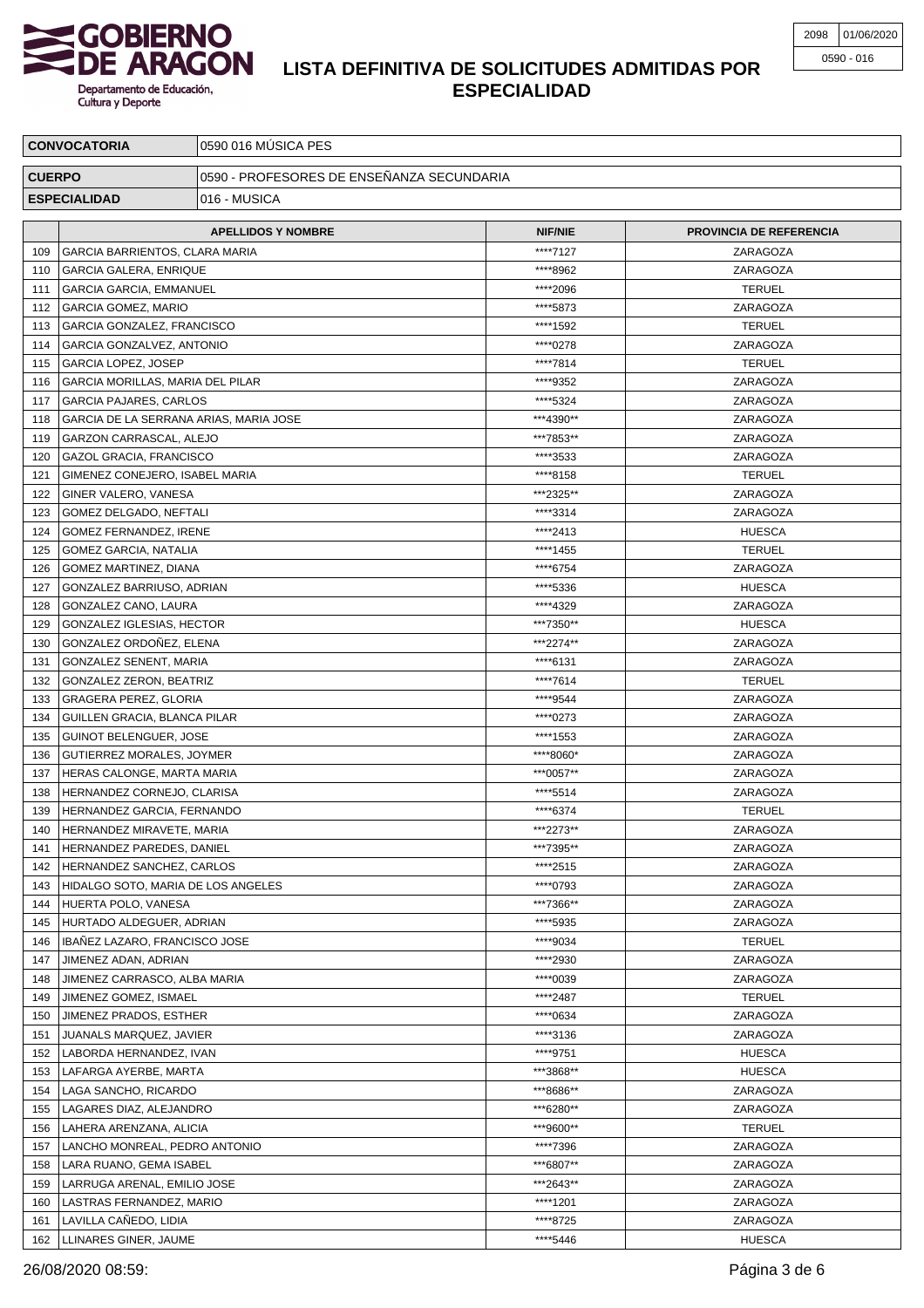

| <b>CONVOCATORIA</b>                 |                                 | 0590 016 MÚSICA PES                       |                |                                |  |
|-------------------------------------|---------------------------------|-------------------------------------------|----------------|--------------------------------|--|
| <b>CUERPO</b>                       |                                 | 0590 - PROFESORES DE ENSEÑANZA SECUNDARIA |                |                                |  |
| 016 - MUSICA<br><b>ESPECIALIDAD</b> |                                 |                                           |                |                                |  |
|                                     |                                 | <b>APELLIDOS Y NOMBRE</b>                 | <b>NIF/NIE</b> | <b>PROVINCIA DE REFERENCIA</b> |  |
| 163                                 | LLOPIS DIAGO, VICENT            |                                           | ****2541       | <b>TERUEL</b>                  |  |
| 164                                 | LLORENS GOMEZ, JUAN BAUTISTA    |                                           | ***5888**      | ZARAGOZA                       |  |
| 165                                 | LOPEZ ARJONA, ROBERTO           |                                           | ****8092       | <b>TERUEL</b>                  |  |
| 166                                 | LOPEZ MOYA, BEATRIZ             |                                           | ****6961       | <b>TERUEL</b>                  |  |
| 167                                 | LOPEZ PALOMO, IRENE ELISA       |                                           | ****1946       | ZARAGOZA                       |  |
| 168                                 | LOPEZ PEÑA, VICTOR              |                                           | ***8774**      | ZARAGOZA                       |  |
| 169                                 | LOPEZ PEREZ, PABLO              |                                           | ***2142**      | ZARAGOZA                       |  |
| 170                                 | LOPEZ SANCHEZ, MARTA            |                                           | ***9876**      | ZARAGOZA                       |  |
| 171                                 | LUCES DEL RIO, CRISTINA         |                                           | ****3330       | ZARAGOZA                       |  |
| 172                                 | LUJAN BELTRAN, MARCOS           |                                           | ****2710       | <b>TERUEL</b>                  |  |
| 173                                 | MAHIQUES PLA, RAFAEL            |                                           | ***3037**      | <b>TERUEL</b>                  |  |
| 174                                 | MAILLO DE PABLO, SAMUEL PEDRO   |                                           | ***3636**      | ZARAGOZA                       |  |
| 175                                 | MANNIS, FRANCESCO               |                                           | *****2857      | <b>TERUEL</b>                  |  |
| 176                                 | MARCHAL GARCIA, AIDA            |                                           | ****4166       | <b>TERUEL</b>                  |  |
| 177                                 | MARCO IRIGOYEN, ANA ISABEL      |                                           | ***4404**      | ZARAGOZA                       |  |
| 178                                 | MARIN SANCHEZ, ALBA             |                                           | ****0419       | <b>TERUEL</b>                  |  |
| 179                                 | MARTIN DIAZ, MANUEL             |                                           | ****0117       | <b>TERUEL</b>                  |  |
| 180                                 | MARTIN MARTIN, JOSE MARIA       |                                           | ***3488**      | ZARAGOZA                       |  |
| 181                                 | <b>MARTIN ROMANO, MARIO</b>     |                                           | ****1988       | ZARAGOZA                       |  |
| 182                                 | MARTIN VAZQUEZ, LETICIA         |                                           | ***8717**      | ZARAGOZA                       |  |
| 183                                 | MARTINEZ ESPARCIA, LOURDES      |                                           | ***9734**      | ZARAGOZA                       |  |
| 184                                 | MARTINEZ GARCIA, HECTOR         |                                           | ****7162       | <b>TERUEL</b>                  |  |
| 185                                 | MARTINEZ LOPEZ, DOLORES         |                                           | ****9918       | <b>TERUEL</b>                  |  |
| 186                                 | MARTINEZ PEREZ, MARIA FUENSANTA |                                           | ****3729       | ZARAGOZA                       |  |
| 187                                 | MARTINEZ ROMERO, JOSE ANTONIO   |                                           | ***7345**      | <b>HUESCA</b>                  |  |
| 188                                 | MARTINEZ SEVILLA, IRENE         |                                           | ****9231       | ZARAGOZA                       |  |
| 189                                 | MARTINEZ VERA, IRENE            |                                           | ****4912       | ZARAGOZA                       |  |
| 190                                 | MARTINEZ VERA, MARINA           |                                           | ***3491**      | ZARAGOZA                       |  |
| 191                                 | MARTON PEREZ, EDUARDO           |                                           | ****5224       | ZARAGOZA                       |  |
| 192                                 | MAS JUAN, JOSE ANTONIO          |                                           | ****4690       | <b>TERUEL</b>                  |  |
| 193                                 | MATEO ACIN, LUIS JAVIER         |                                           | ***4669**      | ZARAGOZA                       |  |
| 194                                 | MATEO CERDAN, JOSE ANTONIO      |                                           | ***6858**      | <b>TERUEL</b>                  |  |
| 195                                 | <b>MATEO MARIN, VICTOR</b>      |                                           | ***0294**      | ZARAGOZA                       |  |
| 196                                 | MEDINA PASCUAL, ALVARO          |                                           | ****4992       | <b>HUESCA</b>                  |  |
| 197                                 | MEJIA PLATA, NOEL               |                                           | ***2723**      | <b>TERUEL</b>                  |  |
| 198                                 | MELERO LASHERAS, DANIEL         |                                           | ****5754       | ZARAGOZA                       |  |
| 199                                 | MERIDA GARCIA, PABLO JOSE       |                                           | ****1856       | ZARAGOZA                       |  |
| 200                                 | MERINO BURGOS, CARLOS           |                                           | ***6293**      | ZARAGOZA                       |  |
| 201                                 | MIRETE TORRES, GASPAR           |                                           | ***4331**      | <b>TERUEL</b>                  |  |
| 202                                 | MOLINA GARCIA, TATIANA          |                                           | ****9435       | ZARAGOZA                       |  |
| 203                                 | MONEDERO PESCADOR, ELENA MARIA  |                                           | ****0985       | ZARAGOZA                       |  |
| 204                                 | MONTERO VILLACAMPA, JOSE ANGEL  |                                           | ****3350       | ZARAGOZA                       |  |
| 205                                 | MORA MARTINEZ, ESTRELLA         |                                           | ****8220       | ZARAGOZA                       |  |
| 206                                 | MORALES GONZALEZ, VICTOR JOSE   |                                           | ***0882**      | <b>HUESCA</b>                  |  |
| 207                                 | MOREIRA RODRIGUEZ, ALFONSO      |                                           | ****2494       | ZARAGOZA                       |  |
| 208                                 | MORENO CRESPO, JOSE MIGUEL      |                                           | ***7933**      | ZARAGOZA                       |  |
| 209                                 | MORENO LADRERA, BORJA           |                                           | ***0609**      | ZARAGOZA                       |  |
| 210                                 | MORERA BALLESTER, MARIA TERESA  |                                           | ***0521**      | <b>TERUEL</b>                  |  |
| 211                                 | MUNOZ GONZALEZ, GUILLERMO       |                                           | ****7710       | ZARAGOZA                       |  |
| 212                                 | MUNOZ RATIA, AGUSTIN            |                                           | ***4102**      | ZARAGOZA                       |  |
| 213                                 | <b>MURCIA GOMEZ, RAMON</b>      |                                           | ****2154       | <b>HUESCA</b>                  |  |
| 214                                 | MURIANO ATENCIA, ANTONIO        |                                           | ****5190       | ZARAGOZA                       |  |
| 215                                 | <b>MURO FRANCIA, LETICIA</b>    |                                           | ***3248**      | ZARAGOZA                       |  |
|                                     | 216   NAVARRETE MAÑOSA, ALBERTO |                                           | ****1898       | <b>TERUEL</b>                  |  |

26/08/2020 08:59: Página 4 de 6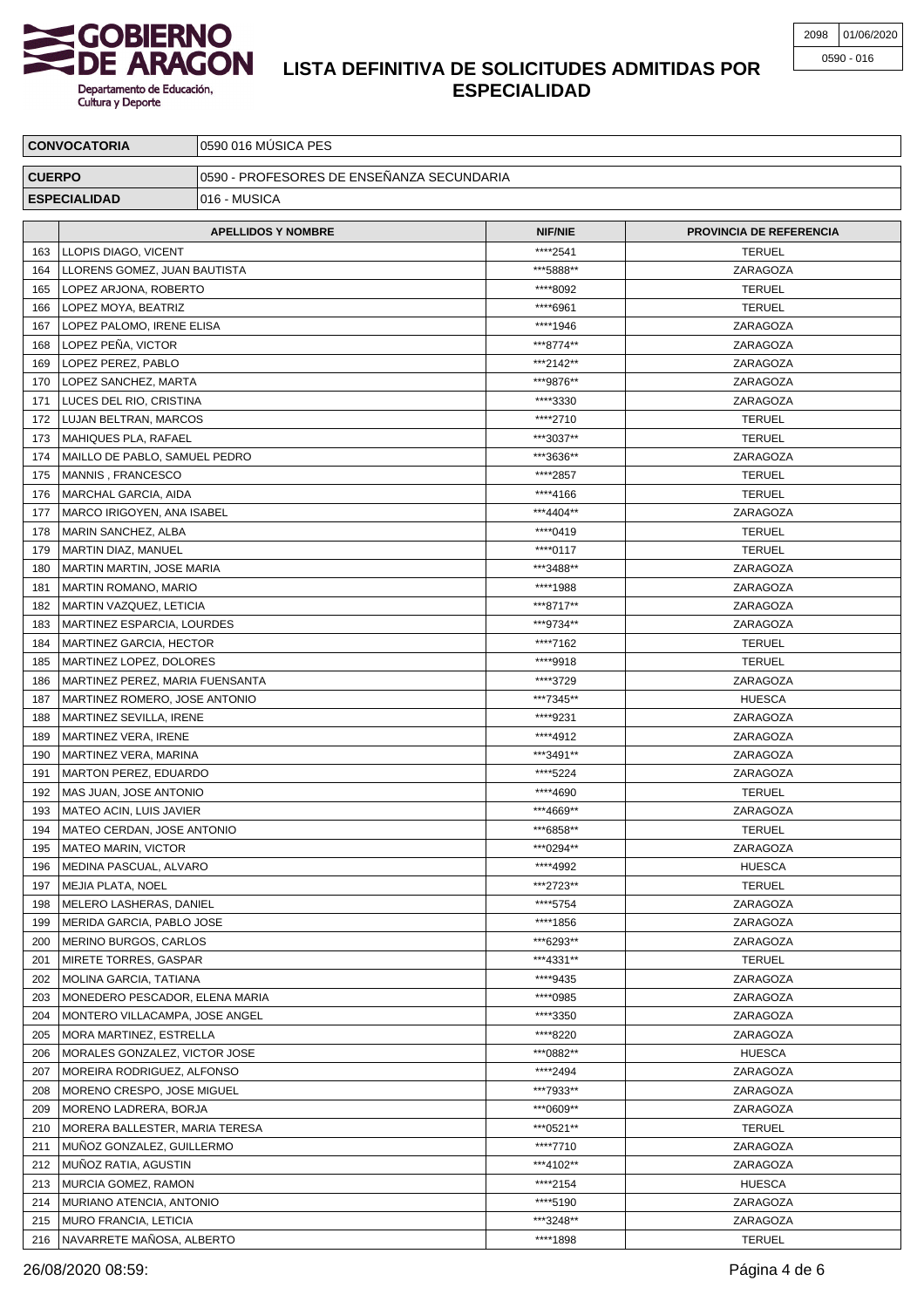

| <b>CONVOCATORIA</b> |                                                             | 0590 016 MÚSICA PES                       |                        |                                |  |  |
|---------------------|-------------------------------------------------------------|-------------------------------------------|------------------------|--------------------------------|--|--|
| <b>CUERPO</b>       |                                                             | 0590 - PROFESORES DE ENSEÑANZA SECUNDARIA |                        |                                |  |  |
| <b>ESPECIALIDAD</b> |                                                             | 016 - MUSICA                              |                        |                                |  |  |
|                     |                                                             |                                           |                        |                                |  |  |
|                     | <b>APELLIDOS Y NOMBRE</b>                                   |                                           | <b>NIF/NIE</b>         | <b>PROVINCIA DE REFERENCIA</b> |  |  |
| 217                 | NAVARRO AGUSTIN, PAULA                                      |                                           | *****2089              | ZARAGOZA                       |  |  |
| 218                 | NAVARRO LARA, ALEJANDRO                                     |                                           | ****9739               | ZARAGOZA                       |  |  |
| 219                 | NAVARRO TAENGUA, MARIA JOSE                                 |                                           | ****6258               | <b>TERUEL</b>                  |  |  |
| 220                 | NUEVALOS NUEVALOS, GERARDO                                  |                                           | ****7569               | <b>TERUEL</b>                  |  |  |
| 221<br>222          | NUEZ CEBOLLADA, ANTONIO<br>NUÑO FUSTERO, RICARDO            |                                           | ***2622**<br>***3588** | ZARAGOZA<br>ZARAGOZA           |  |  |
| 223                 | ORIA DE RUEDA NAJERA, ALFREDO                               |                                           | ***4827**              | ZARAGOZA                       |  |  |
| 224                 | ORTAS GABARRE, PALOMA                                       |                                           | ***5603**              | <b>HUESCA</b>                  |  |  |
| 225                 | ORTEGA MOLINA, GABRIEL                                      |                                           | ***5912**              | <b>TERUEL</b>                  |  |  |
| 226                 | ORTIZ HERNANDEZ, MARIA LUZ                                  |                                           | ****3596               | ZARAGOZA                       |  |  |
| 227                 | ORTIZ RAMOS, JESUS                                          |                                           | ***2191**              | ZARAGOZA                       |  |  |
| 228                 | ORTIZ SOBRINO, OSCAR                                        |                                           | ****8963               | <b>TERUEL</b>                  |  |  |
| 229                 | ORTUÑO SANCHEZ, JESUS                                       |                                           | ***6915**              | <b>TERUEL</b>                  |  |  |
| 230                 | PAEZ ROMAN, NATALIA                                         |                                           | ****1571               | <b>TERUEL</b>                  |  |  |
| 231                 | PALACIO RAMIREZ, NOELIA                                     |                                           | ****4974               | <b>HUESCA</b>                  |  |  |
| 232                 | PALACIOS VERA, JUAN JESUS                                   |                                           | ****7838               | <b>TERUEL</b>                  |  |  |
| 233                 | PALLAS MATAMALES, ARNALDO                                   |                                           | ****7290               | <b>TERUEL</b>                  |  |  |
| 234                 | PALLAS MATAMALES, CLARA                                     |                                           | ****5358               | ZARAGOZA                       |  |  |
| 235                 | PALOMARES OLIVARES, JORGE                                   |                                           | ****5027               | <b>TERUEL</b>                  |  |  |
| 236                 | PEÑA MANOTAS, MERCEDES                                      |                                           | ****8056               | <b>TERUEL</b>                  |  |  |
| 237                 | PEÑALVER MARTINEZ, SERGIO                                   |                                           | ***5923**              | <b>TERUEL</b>                  |  |  |
| 238                 | PEÑARROCHA PONS, JOSE GASPAR                                |                                           | ***3588**              | <b>HUESCA</b>                  |  |  |
| 239                 | PEREZ BAMBO, TERESA                                         |                                           | ***4107**<br>****6392  | <b>HUESCA</b>                  |  |  |
| 240<br>241          | PEREZ CUARENTAL, DIANA                                      |                                           | ****2049               | <b>TERUEL</b><br><b>TERUEL</b> |  |  |
| 242                 | PEREZ VELASCO, ELENA<br>PONCE MORA, LOURDES                 |                                           | ****0022               | ZARAGOZA                       |  |  |
| 243                 | PORTA VALERO, AITOR                                         |                                           | ****0098               | <b>TERUEL</b>                  |  |  |
| 244                 | PORTAS RICOY, HUGO                                          |                                           | ***7460**              | <b>HUESCA</b>                  |  |  |
| 245                 | POZO MIRANDA, MANUELA                                       |                                           | ****6002               | <b>TERUEL</b>                  |  |  |
| 246                 | PRIETO BERMEJO, IGNACIO                                     |                                           | ****0143               | ZARAGOZA                       |  |  |
| 247                 | <b>PUERTO RABAL, DAVID</b>                                  |                                           | ***6788**              | ZARAGOZA                       |  |  |
| 248                 | PUEYO ANCHUELA, BEATRIZ                                     |                                           | ***9317**              | ZARAGOZA                       |  |  |
| 249                 | PUEYO TENA, MARIA BEATRIZ                                   |                                           | ***2035**              | <b>HUESCA</b>                  |  |  |
| 250                 | PUYUELO BURILLO, DARIO                                      |                                           | ***6738**              | ZARAGOZA                       |  |  |
| 251                 | PUZO FONCILLAS, M. TERESA                                   |                                           | ***1729**              | <b>HUESCA</b>                  |  |  |
| 252                 | RABAGO JIMENEZ, JOSE ANTONIO                                |                                           | ***0680**              | ZARAGOZA                       |  |  |
| 253                 | RAMIREZ GOMEZ, CARLOS                                       |                                           | ****8338               | <b>TERUEL</b>                  |  |  |
| 254                 | RAMOS PALOMINO, MIGUEL SANTIAGO                             |                                           | ****3012               | ZARAGOZA                       |  |  |
| 255                 | RANGEL ESCRIBANO, JOSE ANTONIO                              |                                           | ****7815               | <b>TERUEL</b>                  |  |  |
| 256                 | RIBERA SANCHEZ, JOSE VICENTE                                |                                           | ****9012               | <b>TERUEL</b>                  |  |  |
| 257                 | RIVAS CALVO, MARIA ISABEL                                   |                                           | ****3106               | ZARAGOZA                       |  |  |
| 258                 | RIVERA FERNANDEZ, ALEJANDRA                                 |                                           | ****6777               | <b>HUESCA</b>                  |  |  |
| 259                 | RIZO CASTELLO, DOLORES                                      |                                           | ****6608               | ZARAGOZA                       |  |  |
| 260                 | ROCAMORA RIVES, FRANCISCO MIGUEL                            |                                           | ****3274               | <b>TERUEL</b>                  |  |  |
| 261<br>262          | ROCHE SIMON, ALBERTO                                        |                                           | ***1044**<br>****7267  | ZARAGOZA<br>ZARAGOZA           |  |  |
| 263                 | RODRIGUEZ ALVAREZ, ALEXANDRE                                |                                           | ****7368               | ZARAGOZA                       |  |  |
| 264                 | RODRIGUEZ BERENGUER, JAVIER<br>RODRIGUEZ BUZNEGO, FRANCISCO |                                           | ****9732               | ZARAGOZA                       |  |  |
| 265                 | RODRIGUEZ DIEZ, SAMUEL                                      |                                           | ****0679               | ZARAGOZA                       |  |  |
| 266                 | RODRIGUEZ GOMEZ, ANTONIO DAVID                              |                                           | ****8617               | ZARAGOZA                       |  |  |
| 267                 | RODRIGUEZ IZQUIERDO, JORGE                                  |                                           | ****5068               | ZARAGOZA                       |  |  |
| 268                 | RODRIGUEZ MOLINA, SERGIO                                    |                                           | ****4090               | ZARAGOZA                       |  |  |
| 269                 | RODRIGUEZ MORAN, ANA ESTEFANIA                              |                                           | ***9459**              | ZARAGOZA                       |  |  |
|                     | 270   RODRIGUEZ NUÑEZ, NEREA                                |                                           | ***2114**              | ZARAGOZA                       |  |  |

26/08/2020 08:59: Página 5 de 6